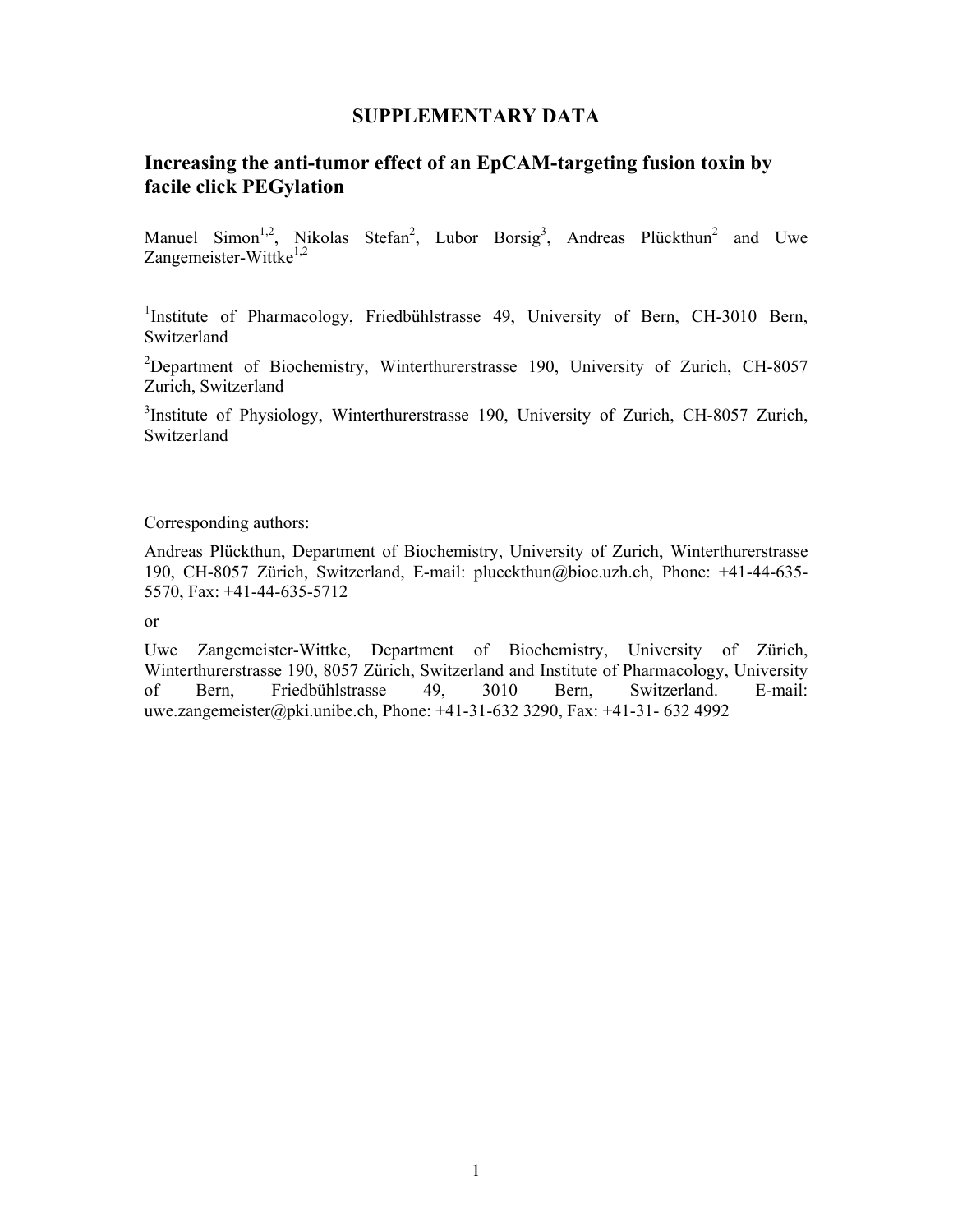## **Supplementary Tables**

Table S1. Affinities of Ec1-ETA", Aha-Ec1-ETA" and PEG<sub>20kDa</sub>-Ec1-ETA" determined **by surface plasmon resonance (SPR) on immobilized EpCAM (sensograms are shown in Suppl. Fig. S4).** 

|                     | $\frac{k_a}{(M^{-1} s^{-1})}$ | $\frac{k_d}{(s^{-1})}$ | $R_{\text{max}}$<br>(RU) | $K_{\rm D}$<br>(pM) |
|---------------------|-------------------------------|------------------------|--------------------------|---------------------|
| Ec1-ETA"            | $3.1 \times 10^{4}$           | $5.1 \times 10^{-6}$   | 515                      | 165                 |
| Aha-Ec1-ETA"        | $3.0 \times 10^{4}$           | $4.1 \times 10^{-6}$   | 481                      | 139                 |
| $PEG20kDa-Ec1-ETA"$ | $1.6 \times 10^{4}$           | $4.7 \times 10^{-6}$   | 210                      | 290                 |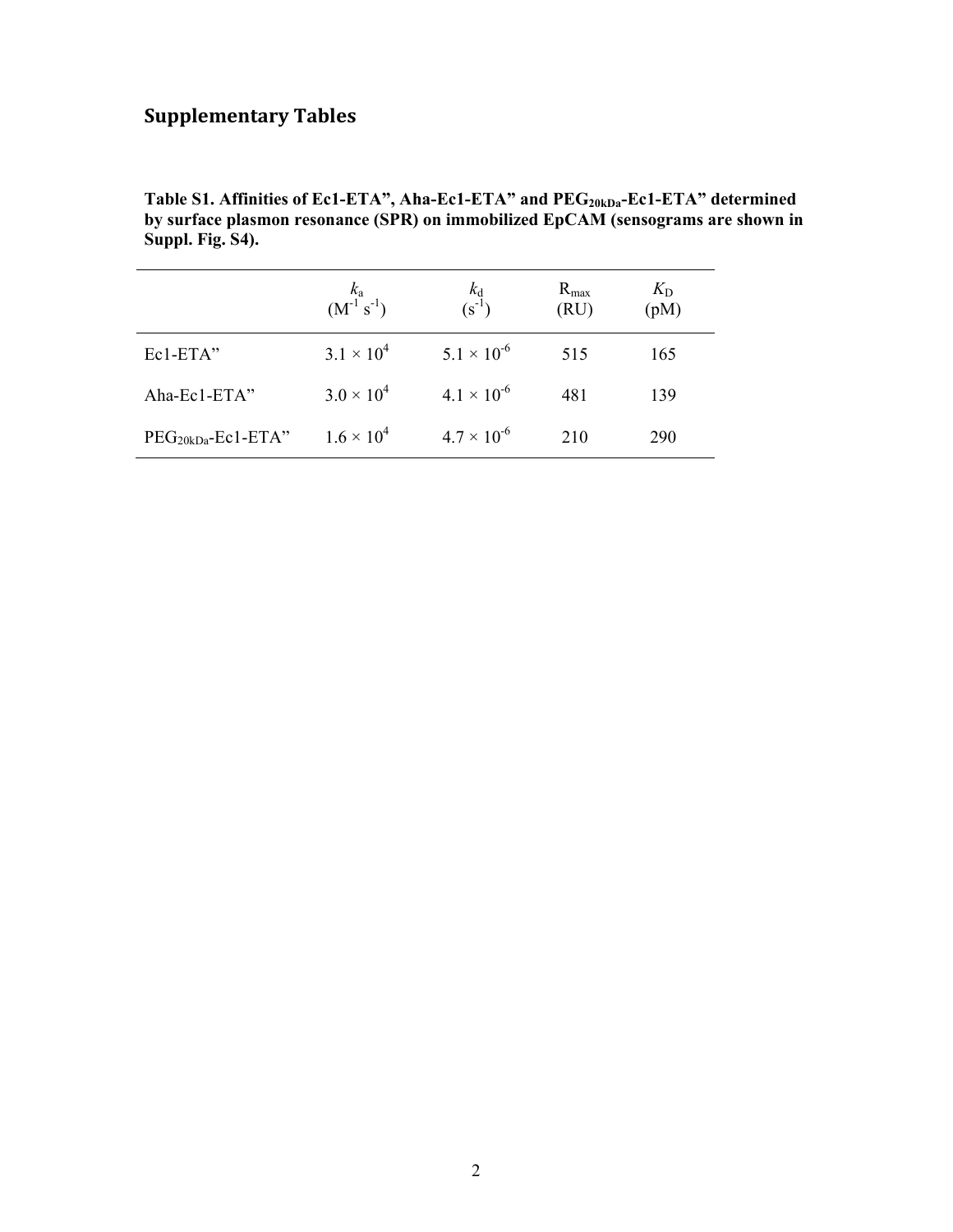| Cell line  | $Ec1-ETA"$<br>(mol/l) | $PEG20kDa-Ec1-ETA"$<br>(mol/l) | Fold<br>difference |
|------------|-----------------------|--------------------------------|--------------------|
| HT29       | $5.1 \times 10^{-14}$ | $5.1 \times 10^{-13}$          | 10                 |
| MDA-MB-468 | $4.2 \times 10^{-13}$ | $3.4 \times 10^{-12}$          | 8                  |
| MCF7       | $5.9 \times 10^{-14}$ | $2.5 \times 10^{-13}$          |                    |

**Table S2. Cytotoxicity of fusion toxins against EpCAM-positive tumor cell lines.** 

Cytotoxicity was determined in 96 h XTT assays, and viability curves were fitted by nonlinear regression and used for calculation of the  $IC_{50}$ . The difference in potency between Ec1-ETA" and  $PEG<sub>20kDa</sub>-Ec1-ETA"$  was calculated for each cell line for comparison.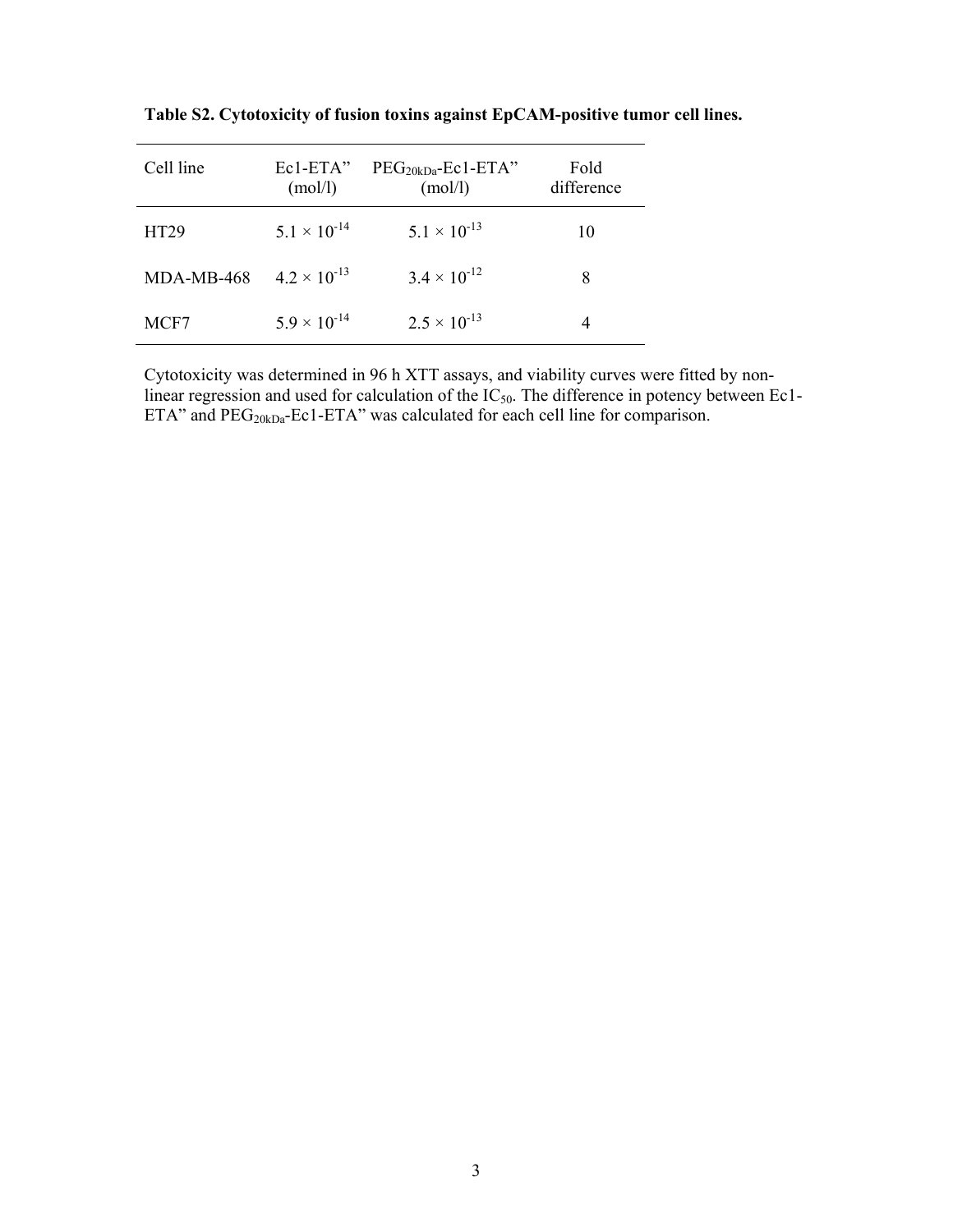## **Supplementary Figures**

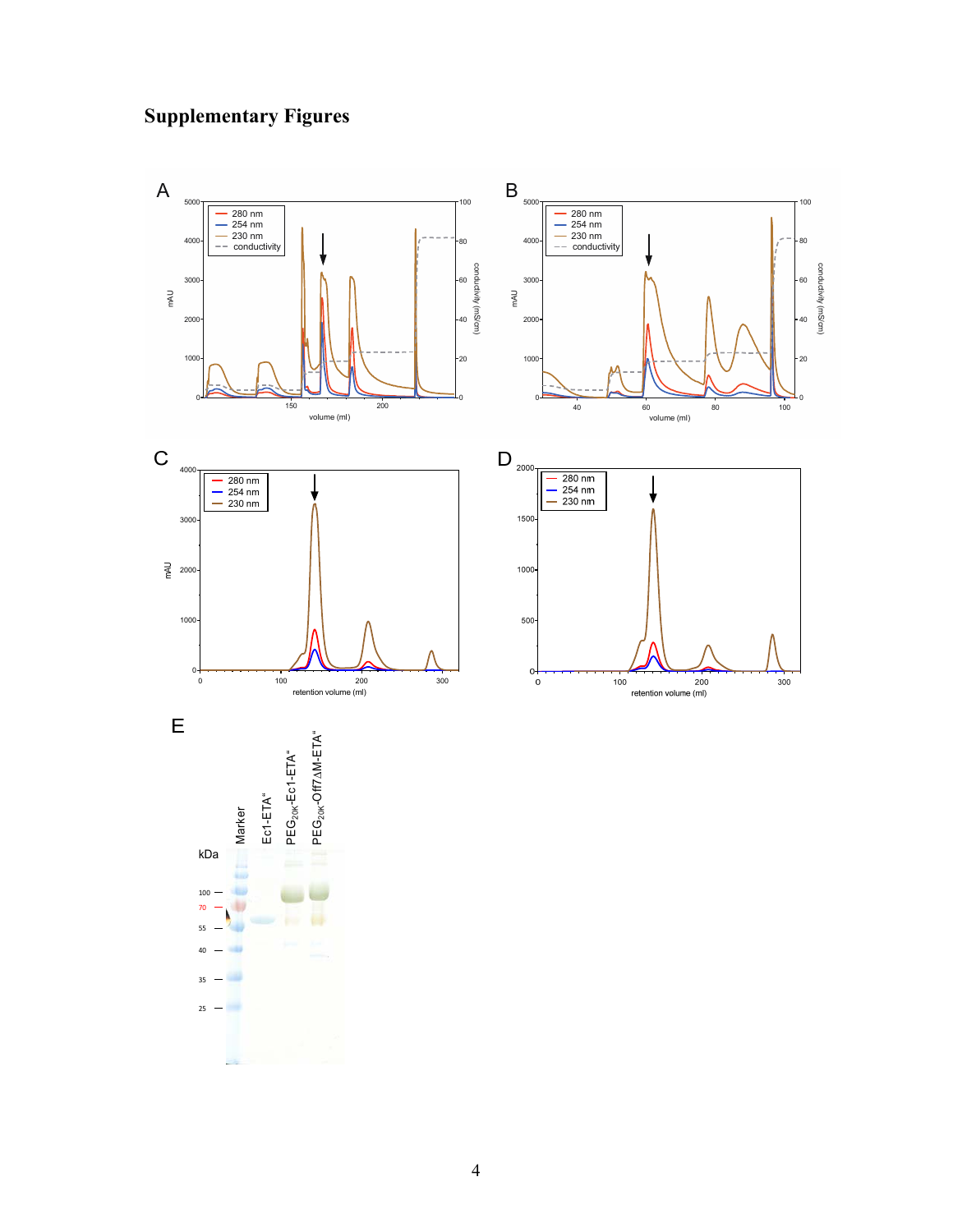Figure S1. Purification of PEGylated ETA" fusion toxins by anion exchange chromatography (A, B) followed by preparative size exclusion chromatography (C, D). The elution profiles of  $PEG<sub>20kDa</sub>-Ec1-ETA"$  (A, C) and the non-targeted control fusion toxin  $PEG<sub>20kDa</sub>-Off7\Delta M-$ ETA" (B, C) are shown. SDS PAGE analysis of PEGylated fusion toxins, and detection by Arrows indicate the desired products as verified by SDS PAGE. (E) Coomassie staining and PEG staining with iodine Monomeric fractions of either PEGylated protein were pooled and used for further studies.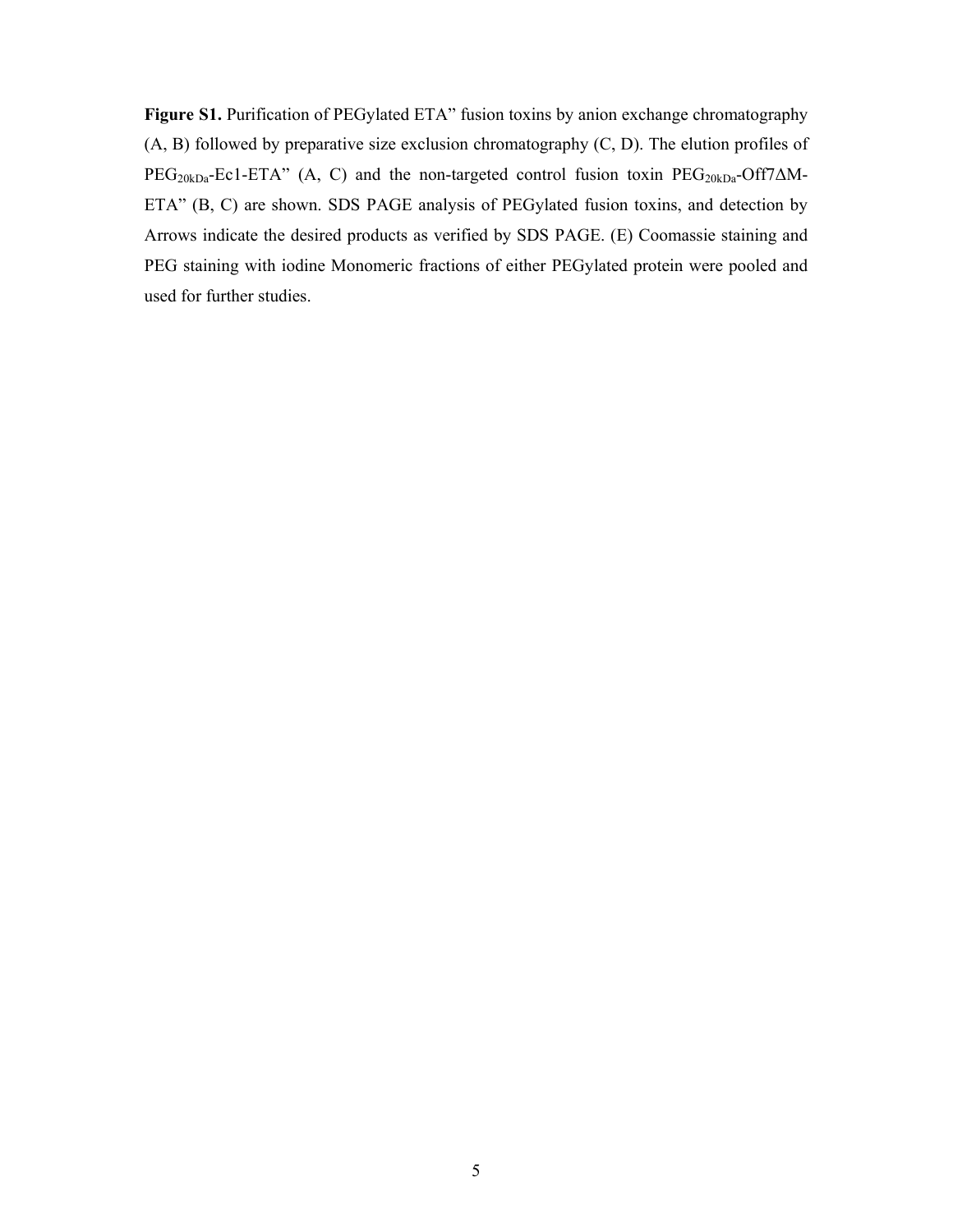

**Figure S2.** Anion exchange chromatography of fusion toxin, which remained non-PEGylated after a first round of modification and was then recycled to react again with  $DBCO-PEG<sub>20kDa</sub>$ . Non-PEGylated Ec1-ETA" was recovered from previous chromatography runs, concentrated and again used for PEGylation. The chemical reactivity of the azide-containing fusion toxin was maintained after the first round, finally resulting in an increased PEGylation yield. The arrow indicates the desired product, as verified by SDS PAGE (not shown).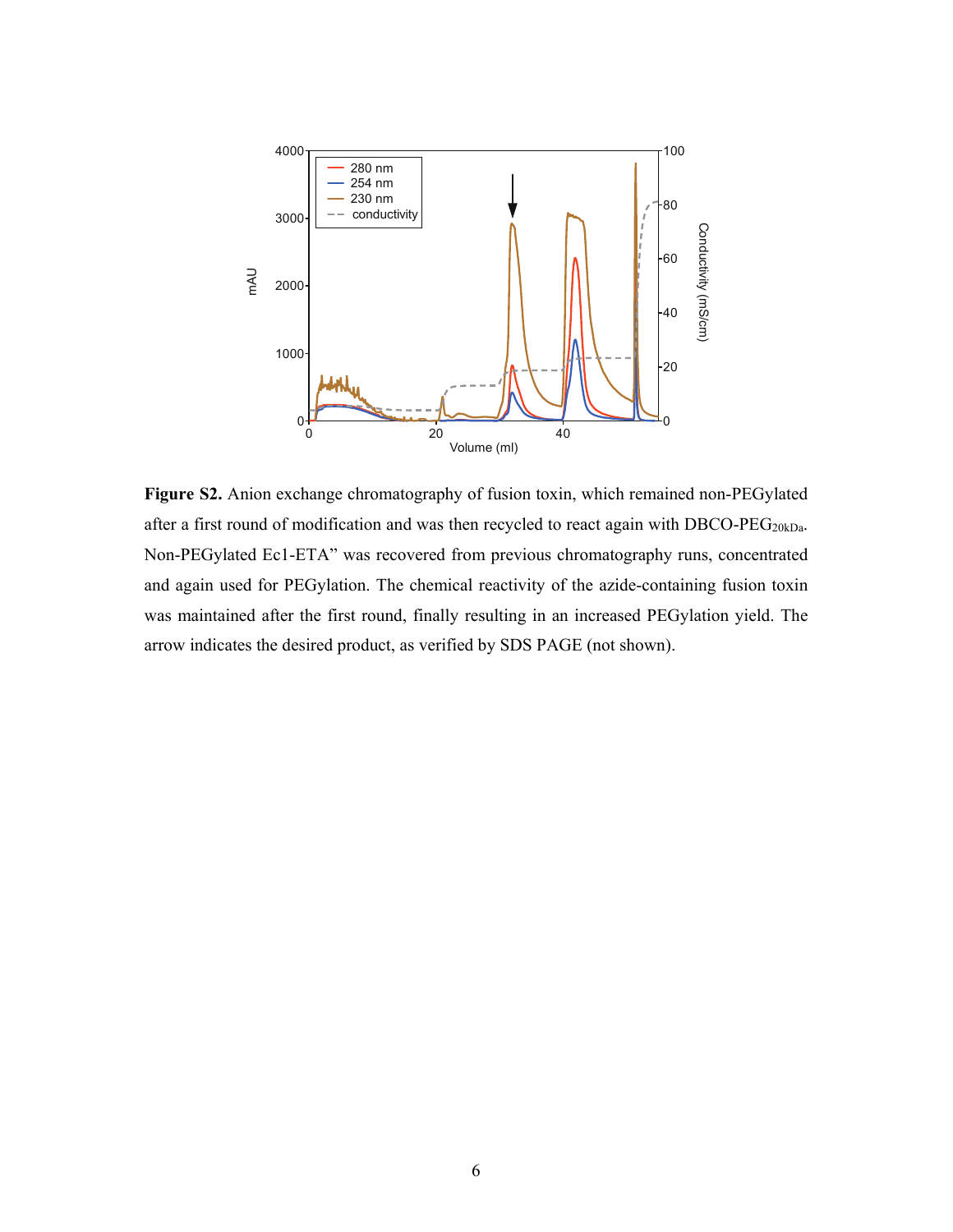

Figure S3. Comparison of Ec1-ETA" and PEG<sub>20kDa</sub>-Ec1-ETA" by analytical size exclusion chromatography (aSEC). PEGylation lead to a massive increase in the hydrodynamic radii of the fusion toxins changing the elution profile to smaller elution volumes. The nominal molecular weight of Ec1-ETA" is 60 kDa, PEGylation with  $PEG_{20kDa}$  increased the apparent molecular weight to approx. 250 kDa.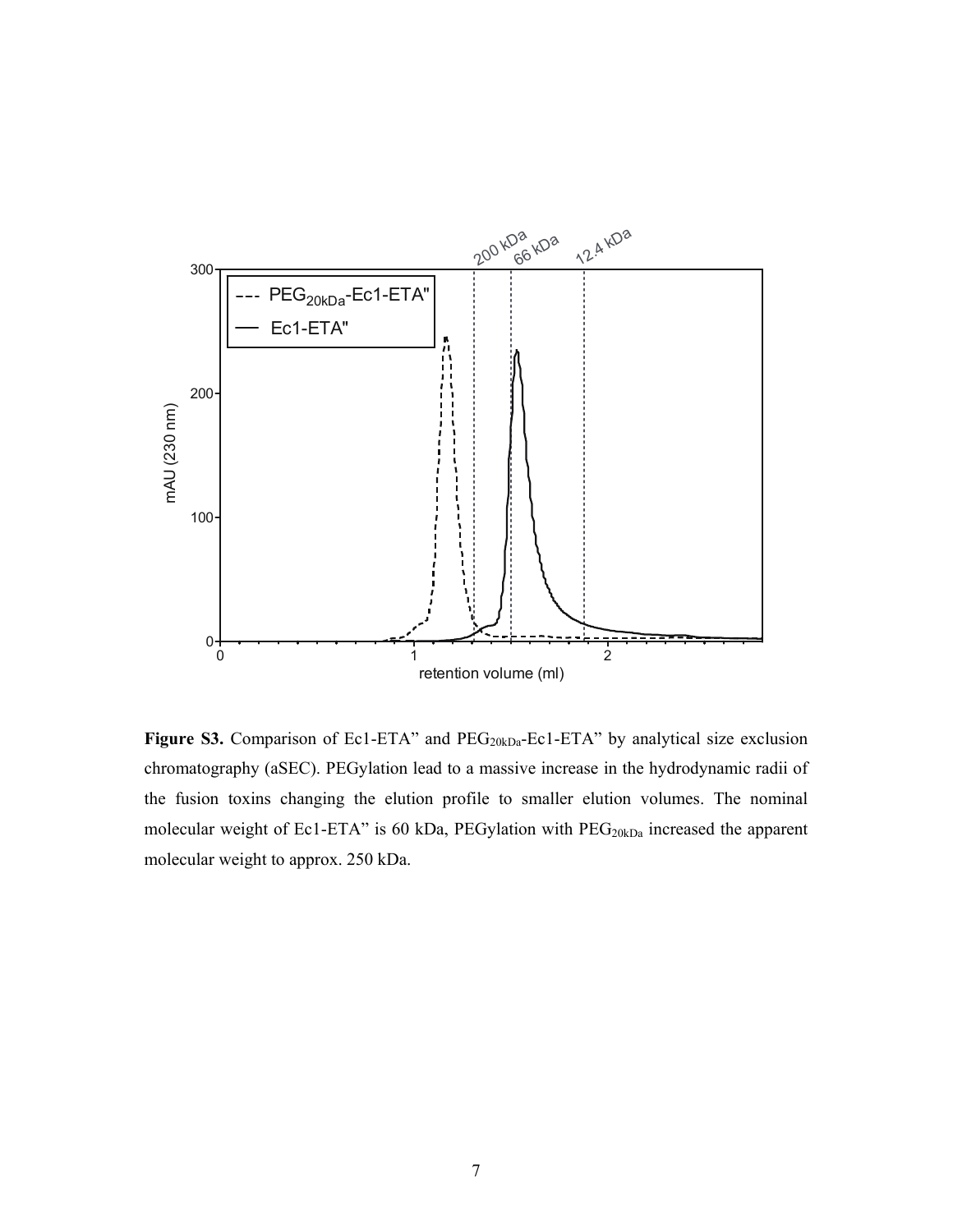

**Figure S4.** Effect of N-terminal click-PEGylation on the affinity of Ec1-ETA". SPR sensograms of (A) Ec1-ETA", (B) Aha-Ec1-ETA" and (C)  $PEG<sub>20kDa</sub>-Ec1-ETA$ " are shown (the numeric values are summarized in Supplementary Table S1). Different concentrations of the respective fusion toxin (from highest to lowest curve: 100 nM, 31.6 nM, 10 nM, 3.16 nM, 1 nM) were applied. Association and dissociation rate constants were determined from normalized data measured in duplicates by surface plasmon resonance on an EpCAMimmobilized chip. A Langmuir 1:1 model was applied to fit the data.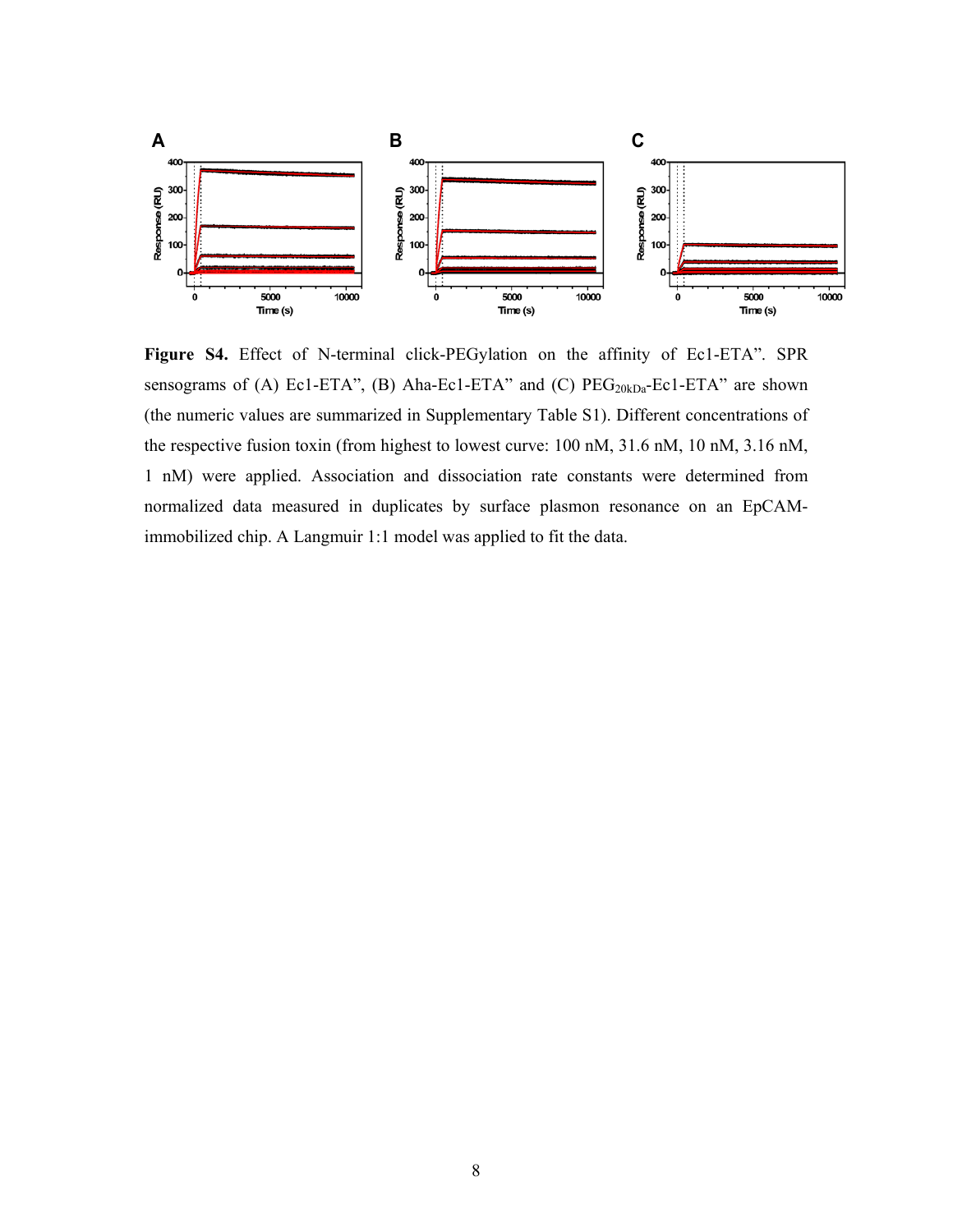

**Figure S5.** Characterization of PEGylated Ec1-ETA" containing an N-terminal 3C (PreScission) protease site for proteolytic removal of the polymer. (A) Schematic illustration. (B) Quantitative removal of the N-terminal PEG (de-PEGylation) from  $PEG_{20kDa}$ -DARPin-ETA" detected by SDS PAGE. Lane 1: PageRuler (Fermentas) marker, lane 2: DARPin-ETA", lane 3: 3C-DARPin-ETA", lane 4:  $PEG<sub>20kDa</sub>$ -3C-DARPin-ETA", lane 5: 3C protease +  $PEG<sub>20kDa</sub> - 3C-DARPin-ETA$ ". (C) Restoration of the cytotoxicity of  $PEG<sub>20kDa</sub> - Ec1-ETA$ " after processing with 3C protease. The fusion toxin  $PEG_{20kDa}$ -3C-Ec1-ETA" containing an Nterminal cleavage site specific for 3C protease was proteolytically de-PEGylated and examined in 72 h XTT assays using HT29 cells as target. Viability curves were fitted by nonlinear regression and used for calculation of the IC<sub>50</sub> values:  $2.0 \times 10^{-13}$  mol/L for non-PEGylated Ec1-ETA",  $1.8 \times 10^{-12}$  mol/L for PEGylated Ec1-ETA",  $3.2 \times 10^{-13}$  mol/L for dePEGylated Ec1-ETA". Treatment with 3C protease alone did not reduce cell viability in the dose range tested  $(< 10 \text{ nM})$ . Bars = SD.